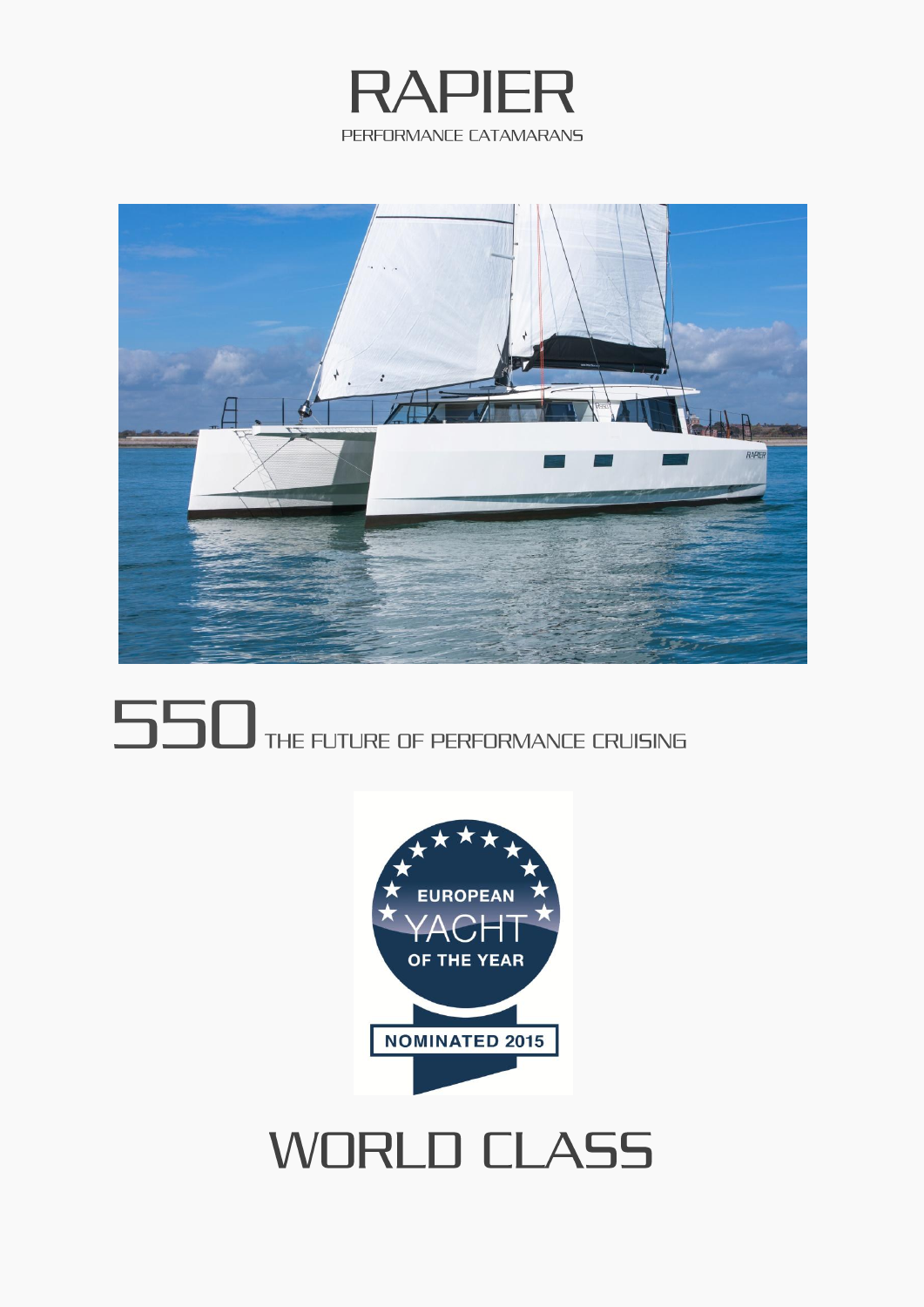

## PERFORMANCE CRUISING CATAMARAN



A new look at fast cruising, the 550 brings together an incredible combination of high performance, high specification and radical new design. The 550 is a new generation of innovation, beautiful, high performance catamarans with a true racing heritage, giving class-leading performance. Intelligent electronics, navigation and radically simple innovation sail handling will be standard, as will the creative contemporary, luxury interiors.



### TECHNICAL SPECIFICATION

Engines 2 x 40hp diesel on shafts Rig Fractional sloop with deck stepped carbon mast and bow sprit self tacking headsail. Square topped, fully battened mainsail. Bowsprit with fitting for large asymmetric sail/reacher. Layout 3 double cabins all en suite Category A (Ocean) Interior Hand built quality furniture and fittings in light oak. Light weight wood laminate flooring throughout.

| <b>IOA</b>     | 16.75m             |
|----------------|--------------------|
| <b>BOA</b>     | 8 <sub>m</sub>     |
| Displacement   | 9500kg (light)     |
| Draft          | 1.3 <sub>m</sub>   |
| Air Draft      | 18.5m              |
| Fuel           | 300ltrs            |
| Water          | 550ltrs            |
| Mainsail (Std) | 110 <sub>sgm</sub> |
| lib            | 50sqm              |
| Gennaker       | $120$ sqm          |
| Spinnaker      | $200$ sqm          |
|                |                    |

sales@broadblue.com +44 (0) 333 600 2603 www.broadblue.com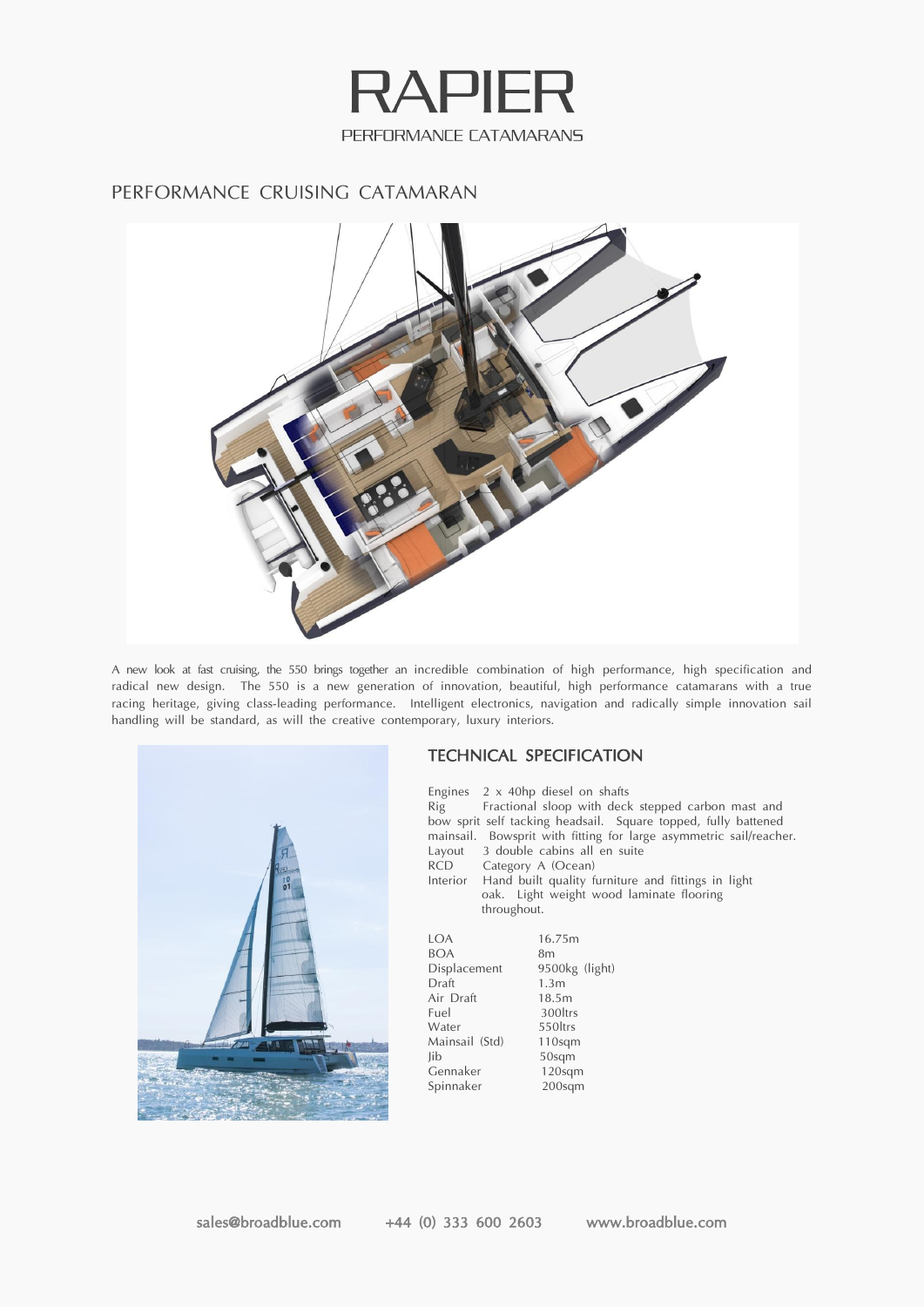

#### SAILING PERFORMANCE

Our catamarans have always had excellent sailing performance at their heart. They are developed with their on the water ability as the first requirement. The 550 now takes that performance to a level unmatched in its size category.



#### SINGLE HANDED CAPABILITY

With its self tacking headsail, powered reversing winches, and all controls at the enclosed helm, the 550 is perfect for single handed or shorthanded sailing. Even with several on board, most neither know how to, or want to, sail the boat. You can relax as the skipper, knowing that you are in control.



#### OPEN PLAN LAYOUT

The unique one level, one space combined cockpit and saloon gives a vast entertaining and living space - unheard of in a boat of this length. Maximising the saloon width between each hull gives the perfect combination of interior and exterior space, making the 550 useable regardless of weather conditions.

#### OPEN/CLOSED SALOON

The weather has an uncanny ability to make sailing challenging. The 550 has been developed to be useable regardless of the weather. The saloon opens out completely aft, giving a luxurious sun deck and bathing platform when you need it. It then closes completely when the wind gets up, or the temperature gets too high, or too cold. Air conditioning and heating see to that.